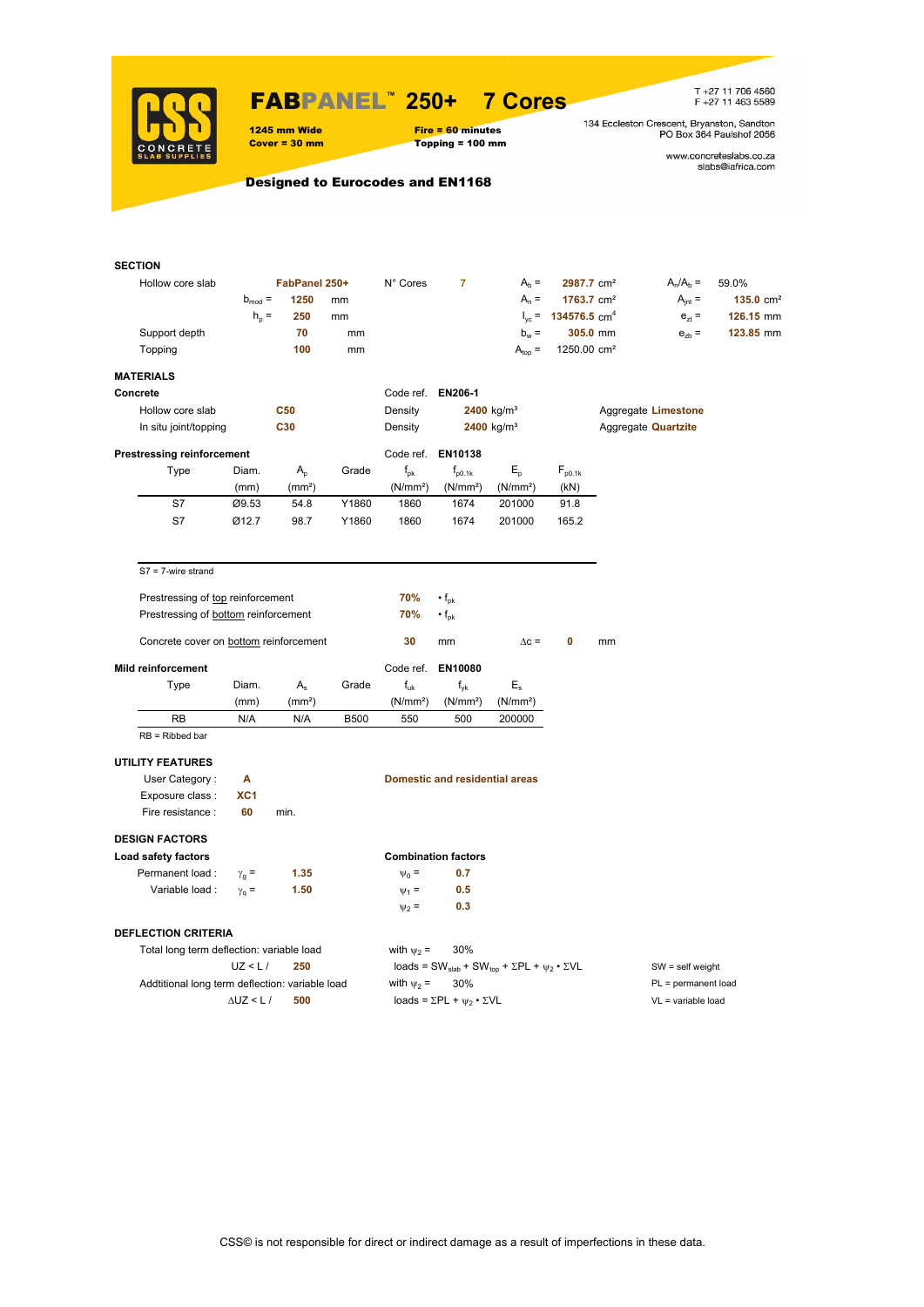

## FABPANEL**™ 250+ 7 Cores**

1245 mm Wide Fire = 60 minutes<br>
Cover = 30 mm Topping = 100 mm



T+27 11 706 4560<br>F+27 11 463 5589

134 Eccleston Crescent, Bryanston, Sandton<br>PO Box 364 Paulshof 2056

www.concreteslabs.co.za<br>slabs@iafrica.com

Designed to Eurocodes and EN1168

#### **This Load Span Table is for guidance only and should not be considered as a complete calculation.**

| <b>Reinforcement type</b>                 | <b>STR 01</b> | <b>STR 02</b> |  |  |  |  |
|-------------------------------------------|---------------|---------------|--|--|--|--|
| <b>Top reinforcement</b>                  | 2xØ9.53       | 2xØ9.53       |  |  |  |  |
| <b>Bottom reinforcement</b>               | 6xØ12.7       | 8xØ12.7       |  |  |  |  |
| <b>Reinforcement</b> (kg/m <sup>2</sup> ) | 4.41          | 5.65          |  |  |  |  |
| $M_{Rd}$<br>(kNm/m)                       | 223.2         | 279.5         |  |  |  |  |
| $V_{nc,Rd}$<br>(kN/m)                     | 92.7          | 96.9          |  |  |  |  |
| $V_{c, Rd}$<br>(kN/m)                     | 98.7          | 114.2         |  |  |  |  |

| <b>Permanent</b><br>load | <b>Variable</b><br>load  |  |       |       | <b>CLEAR SPAN (IN METERS)</b> |                  |  |  |         |  |  |
|--------------------------|--------------------------|--|-------|-------|-------------------------------|------------------|--|--|---------|--|--|
| $g$ (kN/m <sup>2</sup> ) | $q$ (kN/m <sup>2</sup> ) |  |       |       |                               | $L_{\text{sup}}$ |  |  | $L_{n}$ |  |  |
| 1.50                     | 1.50                     |  | 13.22 | 14.19 |                               |                  |  |  |         |  |  |
| 1.50                     | 2.00                     |  | 13.14 | 13.95 |                               |                  |  |  |         |  |  |
| 1.50                     | 2.50                     |  | 12.93 | 13.71 |                               |                  |  |  |         |  |  |
| 1.50                     | 3.00                     |  | 12.52 | 13.50 |                               |                  |  |  |         |  |  |
| 1.50                     | 3.50                     |  | 12.13 | 13.29 |                               |                  |  |  |         |  |  |
| 1.50                     | 4.00                     |  | 11.77 | 13.09 |                               |                  |  |  |         |  |  |
| 1.50                     | 5.00                     |  | 11.14 | 12.46 |                               |                  |  |  |         |  |  |
| 1.50                     | 6.00                     |  | 10.60 | 11.86 |                               |                  |  |  |         |  |  |
| 1.50                     | 7.00                     |  | 10.14 | 11.34 |                               |                  |  |  |         |  |  |
| 1.50                     | 8.00                     |  | 9.72  | 10.88 |                               |                  |  |  |         |  |  |
| 1.50                     | 9.00                     |  | 9.36  | 10.19 |                               |                  |  |  |         |  |  |
| 1.50                     | 10.00                    |  | 9.03  | 9.56  |                               |                  |  |  |         |  |  |
| 1.50                     | 12.50                    |  | 8.05  | 8.27  |                               |                  |  |  |         |  |  |
| 1.50                     | 15.00                    |  | 7.10  | 7.31  |                               |                  |  |  |         |  |  |
| 1.50                     | 20.00                    |  | 5.78  | 5.95  |                               |                  |  |  |         |  |  |

#### **SECTION - self weight**

| Precast slab:           | 3.32 | kN/m <sup>2</sup> |                     |                                |                   |                            |  |  |  |
|-------------------------|------|-------------------|---------------------|--------------------------------|-------------------|----------------------------|--|--|--|
| Joint:                  | 0.25 | kN/m <sup>2</sup> | $\Rightarrow$ Sum = | 3.58                           | kN/m <sup>2</sup> | $(slab + joint)$           |  |  |  |
| Topping :               | 2.35 | kN/m <sup>2</sup> | $\Rightarrow$ Sum = | 5.93                           | kN/m <sup>2</sup> | $(slab + joint + topping)$ |  |  |  |
| <b>UTILITY FEATURES</b> |      |                   |                     |                                |                   |                            |  |  |  |
| User Category:          | А    |                   |                     | Domestic and residential areas |                   |                            |  |  |  |
| Exposure class:         | XC1  |                   | Fire resistance :   | 60                             | min.              |                            |  |  |  |
| ---- ------- -------    |      |                   |                     |                                |                   |                            |  |  |  |

**DEFLECTION CRITERIA**

Long term part of variable load  $v_2 = 0.3$ 

- Long term TOTAL deflection under self weight of the slab + total permanent load + 30% of the variable load < L / 250 - Long term ADDITIONAL deflection under total permanent load + 30% of the variable load < L / 500